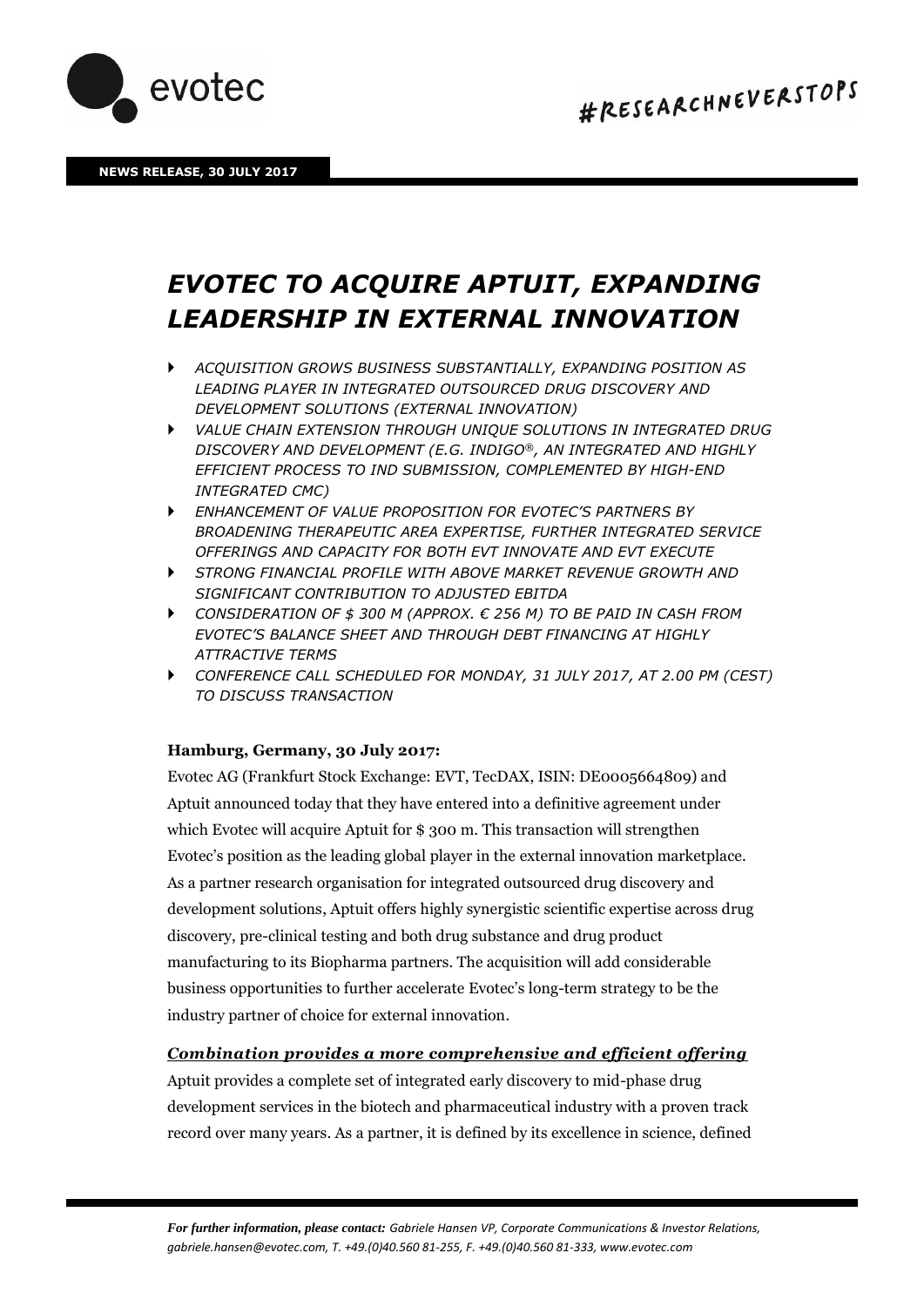outcomes, highly efficient solutions and accelerated timeframes to progress drugs to clinical testing. Aptuit has approx. 750 employees, mainly scientists, working across three state-of-the-art discovery, development and manufacturing facilities in Europe (Verona, Italy; Basel, Switzerland; and Oxford, United Kingdom). Completing more than 1,000 projects in 2016 (for over 400 customers), Aptuit has a very strong network in small, medium and large Biopharma and a high level of repeat business.

### *All of Evotec's offerings benefit from extended capabilities*

Evotec's drug discovery value proposition today is to offer integrated services up to delivering pre-clinical development candidates ("PDC"). The acquisition of Aptuit grows Evotec's business substantially and extends the value chain offering through to Investigational New Drug *("*IND*")* submission and beyond to integrated drug substance and drug product and commercial manufacture. Evotec's business model increasingly relies on the progression of pre-clinical candidates through to the clinic and beyond. With Aptuit's IND enabling capabilities, especially through the INDiGO® platform, Evotec will increasingly control and accelerate the IND submission of its partnered products. The ability to move seamlessly from target to IND and beyond will position Evotec as the true innovation efficiency leader in the market. Furthermore, Aptuit's customer base is highly complementary to that of Evotec. Significant cross-selling opportunities exist between the businesses with the ability to offer Evotec's existing partners pre-clinical and development services through Aptuit (while adding complementary high-quality capacity in early-stage drug discovery). Aptuit's customers will also benefit from EVT Execute's focus on innovation in drug discovery.

The acquisition also provides the opportunity for EVT Innovate to access additional capacity and industry-proven expertise for its growing portfolio of projects. Aptuit's exceptional team of scientists and managers represents a unique asset for Evotec, with the strong cultural fit between Aptuit and Evotec expected to help achieve a smooth and successful integration into the global footprint of Evotec.

## *Strong financials*

Aptuit has a strong growing financial profile, with reported 2016 revenues of about € 88 m, expected 2017 revenues of approx. € 100-110 m and an adjusted EBITDA of € 11 m for 2016 (€/\$ fx rate of 1.17). Current growth rates of Aptuit are above the general market growth. Certain central costs that are not required on an ongoing basis will be retained by the seller and wound down. These costs represent approx.  $\epsilon$  4.5 m and enable Evotec to achieve these synergies from closing and reduce implementation costs and execution risk.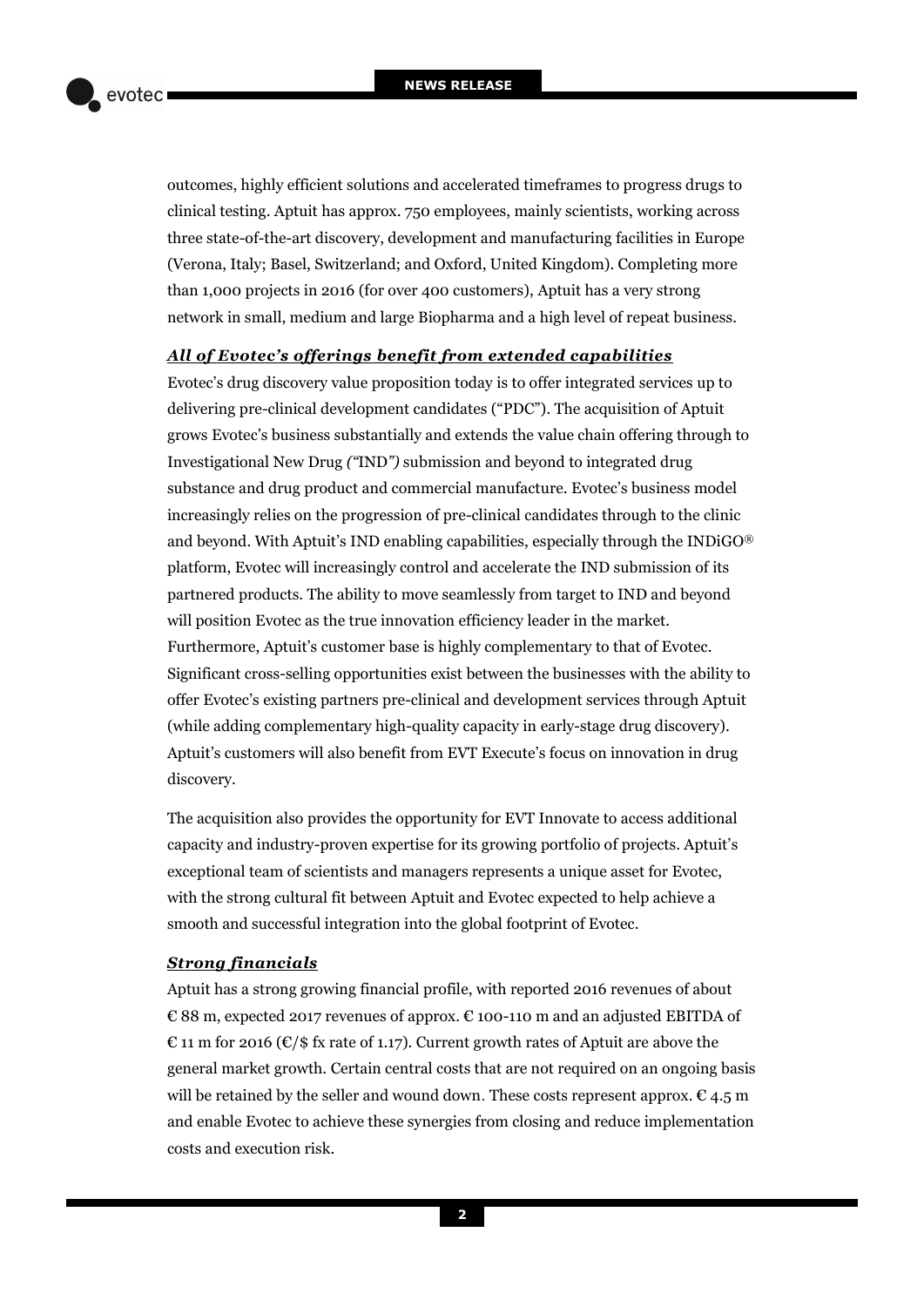Evotec will pay a total consideration of \$ 300 m (approx.  $\epsilon$  256 m;  $\epsilon$ /\$ fx rate of 1.17) in cash for the acquisition of Aptuit from Welsh, Carson, Anderson & Stowe ("WCAS"), a leading private equity firm focused exclusively on the technology and healthcare industries. The acquisition of 100% of the issued and outstanding equity interests of Aptuit Global LLC, Aptuit (Potters Bar) Limited and Aptuit (Switzerland) AG and the funding of all (albeit limited) existing company debt is financed through a mix of existing cash reserves and an additional new  $\epsilon$  140 m senior debt facility. The acquisition will be accretive to Evotec's revenues and make a significant contribution to Evotec's EBITDA. The transaction furthermore strengthens Evotec's overall strategic plan. The acquisition is expected to close in Q3 2017.

Full guidance update will be given upon closure of the transaction, which is expected in Q3 2017.

**Dr Werner Lanthaler, Chief Executive Officer of Evotec, said:** "Bringing together two major players in the drug discovery industry is a big step forward for Evotec to expand our unique focus in external innovation for Pharma, biotech and foundations. We are very much looking forward to welcoming the employees of Aptuit within the Evotec Group after closing of the transaction."

**Dr Mario Polywka, Chief Operating Officer of Evotec, commented:** "Our strategy is to continuously increase the value of the Company by expanding our leadership position in high-quality drug discovery and development solutions. The ability to provide a proven IND enabling platform and expertise will benefit our partners and customers in discovery as well as expedite progress of projects into Phase I and II. We look forward to welcoming our new colleagues to Evotec in what is an exciting time in the Company's strategic growth."

**Jonathan Goldman, CEO of Aptuit, added:** "I am delighted that Aptuit's unique value proposition of world-class scientists have combined with the Evotec team to create a best-in-class company. The operational management team and I look forward to continuing to offer customers an expanded set of solutions in discovery as part of the Evotec family as well as providing an end-to-end solution in candidate to IND (INDiGO) and Phase I to commercial integrated CMC needs. Our customers and staff can be reassured by the continuity of leadership and commitment by Evotec to invest in planned growth."

**Henning Steinhagen, President of R & D at Aptuit, stated:** "Today's announcement reinforces the value that scientific excellence combined with operational efficiency can provide. Our team is very excited to offer an even broader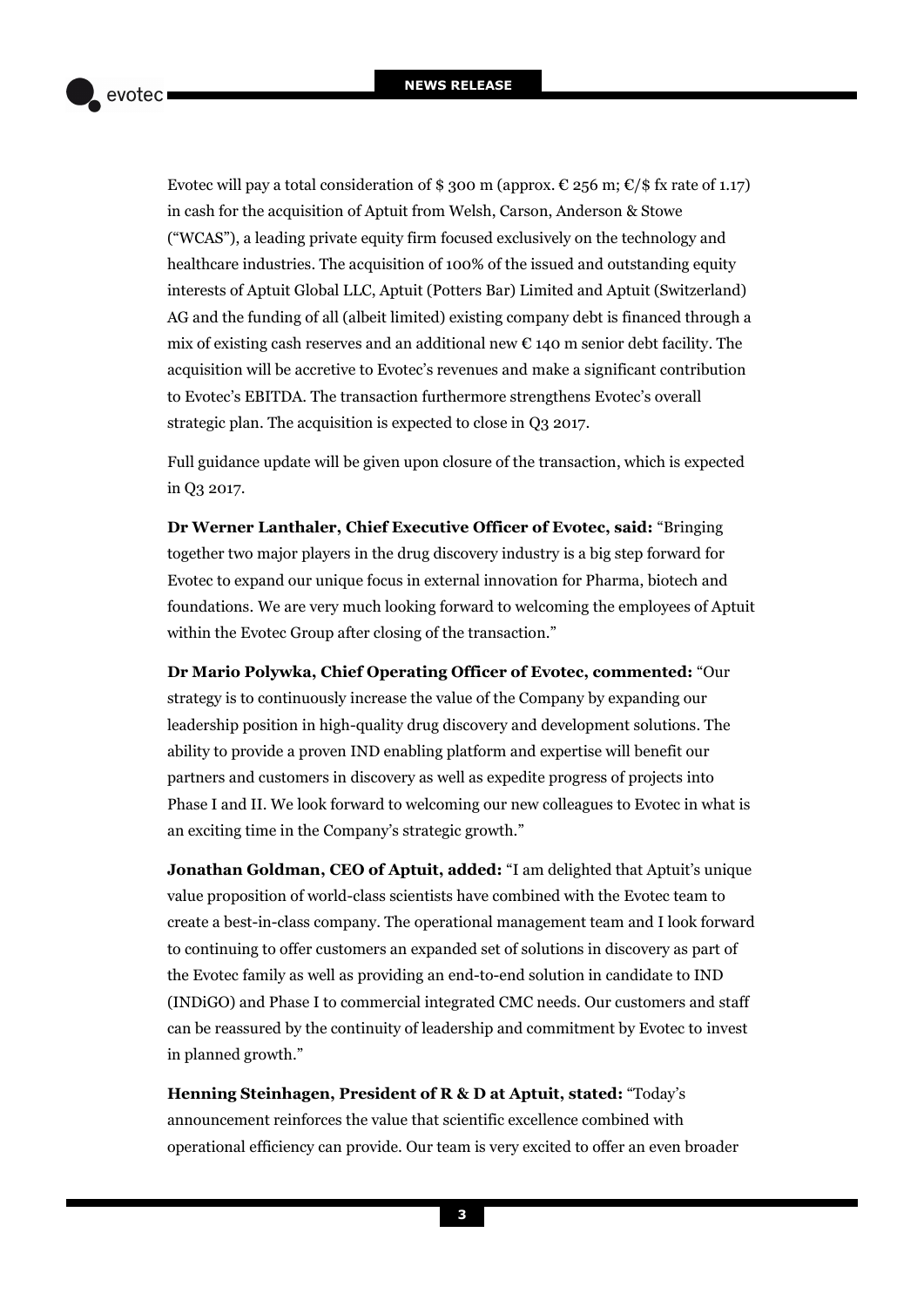range of end-to-end solutions of the highest quality as part of Evotec. We look forward to continued success of customer projects and execution of our growth plan."

## **Brian Regan, General Partner at WCAS and Aptuit Board member, added:**

"WCAS is incredibly proud of its long partnership with Aptuit in building a preeminent service provider to leading Biopharma organisations. The company's outstanding science and integrated approach to drug discovery and development have contributed to numerous medical advances, including life-saving pharmaceuticals used by patients globally. We are deeply indebted to Jonathan, the Aptuit leadership team and all the employees for their dedication and hard work building a truly unique Partner Research Organisation. We believe this transaction represents a great outcome for customers, employees and shareholders of both Aptuit and Evotec."

## **Webcast/Conference Call**

Evotec invites you to join a conference call to provide information regarding the acquisition of Aptuit. The conference will be held in English.

## **Conference call details**

Date: **Monday, 31 July 2017** Time: **2.00 pm CEST (01.00 pm BST/08.00 am EDT)**

From Germany: +49 (0) 69 22 22 29 043 From UK: +44 20 3009 2452 From USA: +1 855 402 7766 From France: +33 170 750 705 Access Code: 37969784#

A simultaneous slide presentation for participants dialling in *via phone* is available at [http://www.audio-webcast.com/,](http://www.audio-webcast.com/cgi-bin/visitors.ssp?fn=visitor&id=4859) password: evotec0717.

# **Webcast details**

To join the *audio webcast* and to access the *presentation slides* you will find a link on our home page www.evotec.com shortly before the event.

A replay of the conference call will be available for 24 hours and can be accessed in Europe by dialling +49 69 22 22 33 985 (Germany) or +44 20 3426 2807 (UK) and in the USA by dialling  $+18665358030$ . The access code is  $654573$ #. The on-demand version of the webcast will be available on our website:

[https://www.evotec.com/article/en/Investors/Financial-Reports-2015-2017/188/6.](https://www.evotec.com/article/en/Investors/Financial-Reports-2015-2017/188/6)